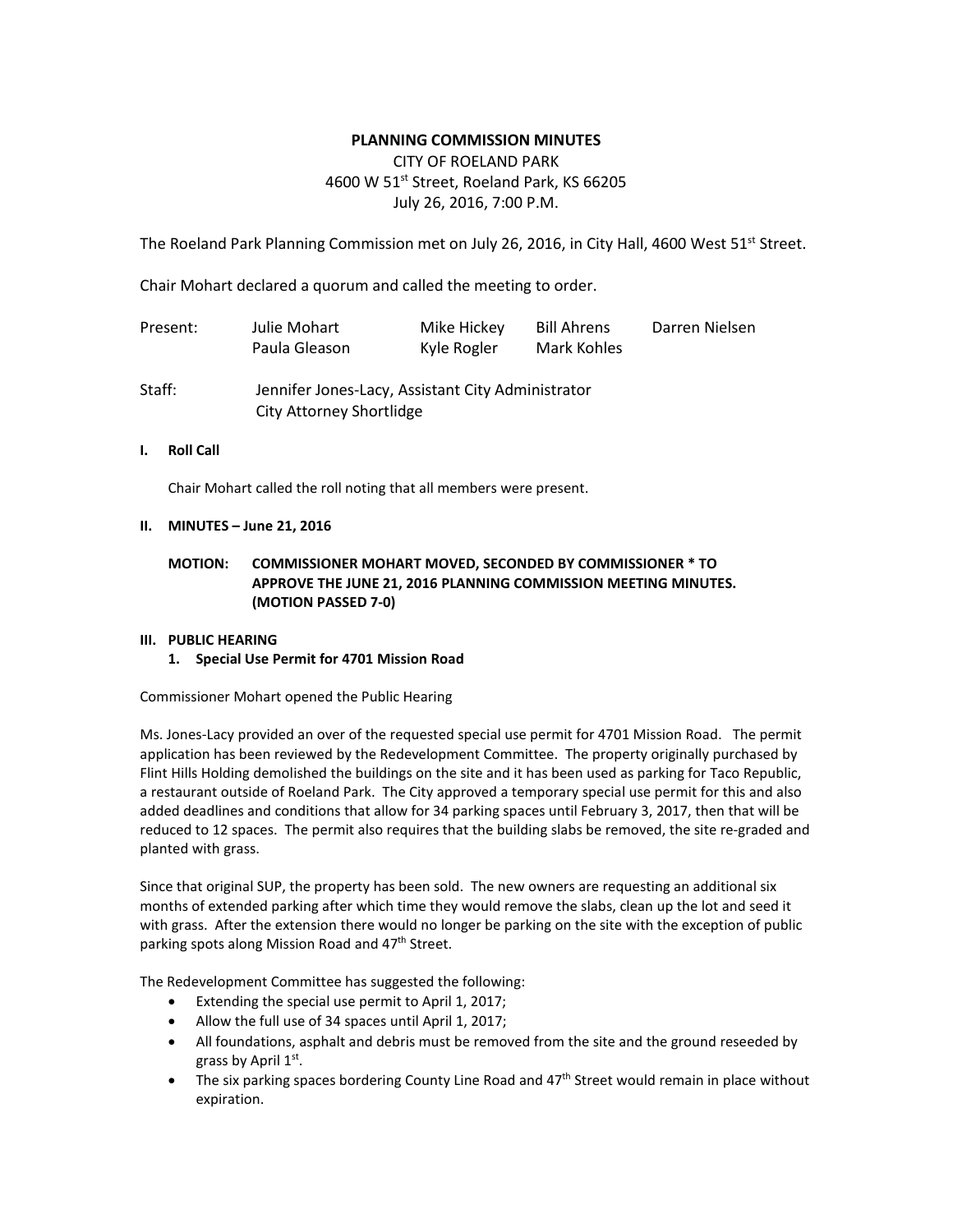City Staff has also made additional recommendations:

- Require general liability coverage of \$1,000,000 per occurrence, listing the City as an additional insured;
- Provide 30 days for demolition and removal of asphalt, foundations and debris and re-seeding by a deadline of May 1, 2017, for full site clean-up and repair.

City Attorney Shortlidge commented that by allowing parking until April 1 and a requirement to clean up and reseed the lot by April 1, the work must be completed one the same day, and concurred with staff's recommendation to allow for a May  $1<sup>st</sup>$  deadline for the work to be completed.

#### *Public Comment*

**Jeff Stehney** (3002 West 47th Avenue, Kansas City, Kansas 66103) Mr. Stehney said the owner of Joe's Kansas City Barbecue and also a recent investor in Colby Capital, the new property owner at 4701 Mission. He said he felt it was in the best interest of the corridor to have some control or say over what business goes in at the site. He said his primary goal and also that of Tyler Oliver, the new owner, is to find a suitable restaurant tenant that is great for Roeland Park and also for the mix and style and nature of the restaurants in the area. He said it is important to keep it independent, unique and dynamic. They want to find a suitable tenant by year's end. He said the site has been an eyesore for over 20 years and has always remained that way. He added that turning it into a grass lot also does not generate revenue. He proposed leaving the slabs in place until they found a tenant, then removing them to allow for a freestanding restaurant building. Mr. Stehney made a personal commitment that they will dig a hole and put in a restaurant in 2017.

Darren Nielsen asked for and received Mr. Stehney's agreement to the recommendations made by both staff and the Redevelopment Committee.

**James Curtright, Sr.** (4749 Canterbury) Mr. Curtright said the corner has been a problem for 2½ years. He reported issues with parking in his yard and also on the length of time it took officers to respond. In the meantime, the man took a swing at him and made inappropriate comments towards a family member. He further expressed his frustration about the incidents at the site, access issues and said the lot looks trashy and said something needs to be done.

**Tom Madigan.** Mr. Madigan said he is tired of promises of projects being promised. Until something is built on the property, he recommended building a parking lot with lighting, installing a fountain and adding a sign that says, "Welcome to Roeland Park." He also recommended charging for parking so the City can make money. Mr. Madigan added that Commerce Bank pays the City for what their building would generate if constructed. The result of allowing the buildings to be torn down at 4701 Mission has only resulted in taxes being reduced to nothing.

**Alan Harris.** Mr. Harris said he owns a building at 4710 Mission Road. He said he was happy to see the demolition of the previous buildings and would like to see further improvements at the corner. He said he also understands the time and planning it takes to get the right person in there. Mr. Harris wants to see success for Roeland Park and encouraged the owner to clean up the lot. He is also looking forward to its redevelopment.

Commissioner Mohart closed the public hearing following comments.

Commissioner Kohles said he was interested in the maintenance side of the proposal if the SUP is approved.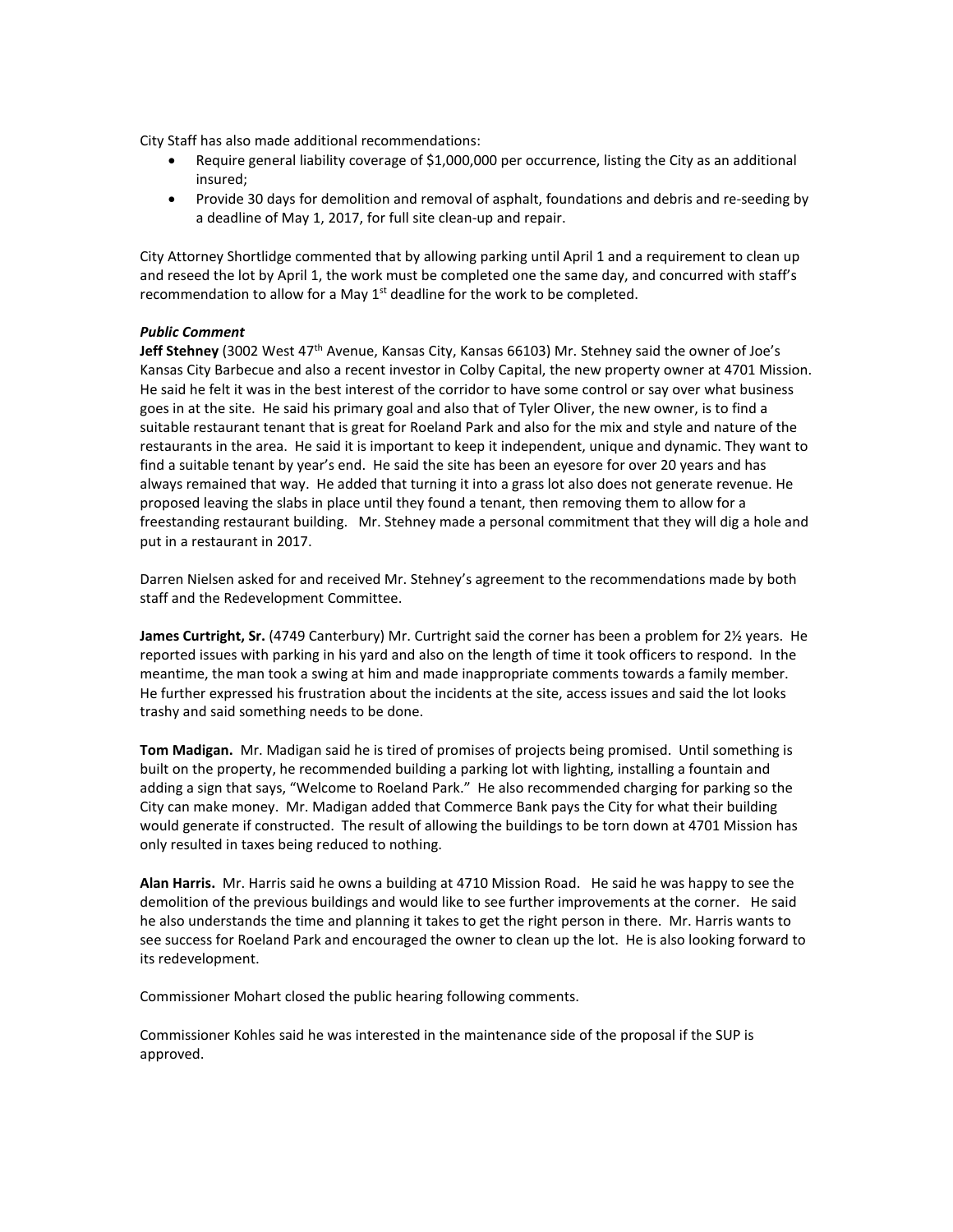Mr. Stehney said he is committed to the site and that he will be out there weekly performing maintenance, weeding, mowing and picking up trash. He said he has the same interest as everyone else as he is also a neighbor. He was willing to make that statement in writing.

Commissioner Hickey said he likes that Mr. Stehney is an investor and is providing input for plans at the site. Mr. Stehney recommended giving the owners until December 31st, and if they have not found something, then Mr. Stehney himself will arrange for a restaurant at the site.

The property owners want time from January to April 2017 to break ground. He also addressed the parking issues. A lot has been purchased to hopefully move Taco Republic parking away from the  $47<sup>th</sup>$  & Mission property. Once it becomes a construction site there will be no room for any parking for Taco Republic. They also do not want to provide Taco Republic parking at the restaurant site and said that each business should be responsible for their own parking. Mr. Stehney also said the new parking lot would need to be in place before construction begins.

Mr. Stehney was asked about the relationship with Taco Republic and providing parking spaces for them and would that possibly interfere with moving forward with a restaurant construction. He said there is not enough money in the parking space option and that the real ticket is investing in a restaurant that can generate revenue and have the ability to stand on its own.

Commissioner Kohles said he was okay with the proposed deadlines and Mr. Stehney said he would welcome a timeline and would also come back to report to the Planning Commission to review the master plan, to outline their expectations, and to make sure they meet the needs and wants of Roeland Park.

Commissioner Hickey said the survey showed people would like to see a sit-down restaurant at the site. Mr. Stehney said they're looking to develop a concept that is friendly to the neighborhood and the current trend is fast casual dining.

Commissioner Kohles recommended that if citizens are having issues with parking on private property, they should contact their ward representative or City Council if they feel the police are not enforcing the no parking.

Ms. Jones-Lacy restated the proposed special use permit request to include the following:

- Extending the SUP to April 1, 2017
- Allow the use of the full 34 parking spaces until April 1, 2017
- After April 1st, the six parking spaces bordering County Line Road/47th Street would remain in place without expiring.
- Require general liability coverage in the amount of \$1,000,000 per occurrence listing the City as additional insured.
- If not breaking ground by for new restaurant by April 1, then will provide 30 days for demolition and removal of asphalt foundations and debris and reseeding by a deadline of May  $1<sup>st</sup>$ , 2017, for full site clean-up and repair;
- Including an expiration date for allowance of parking after April 1<sup>st</sup>, or state that parking is allowed on Spots 8-13 facing Mission indefinitely.
- Include a weekly maintenance plan for the property to be submitted to City staff for approval.

**MOTION:** COMMISSIONER KOHLES MOVED AND COMMISSIONER ROGLER SECONDED TO APPROVE THE SPECIAL USE PERMIT UPON THE RECOMMENDATION OF THE REDEVELOPMENT COMMITTEE AS WELL AS THE ADDITIONAL STAFF RECOMMENDATIONS, INCLUDING THE MAINTENANCE STATEMENT DISCUSSED IN THE MEETING. (MOTION PASSED 7-0)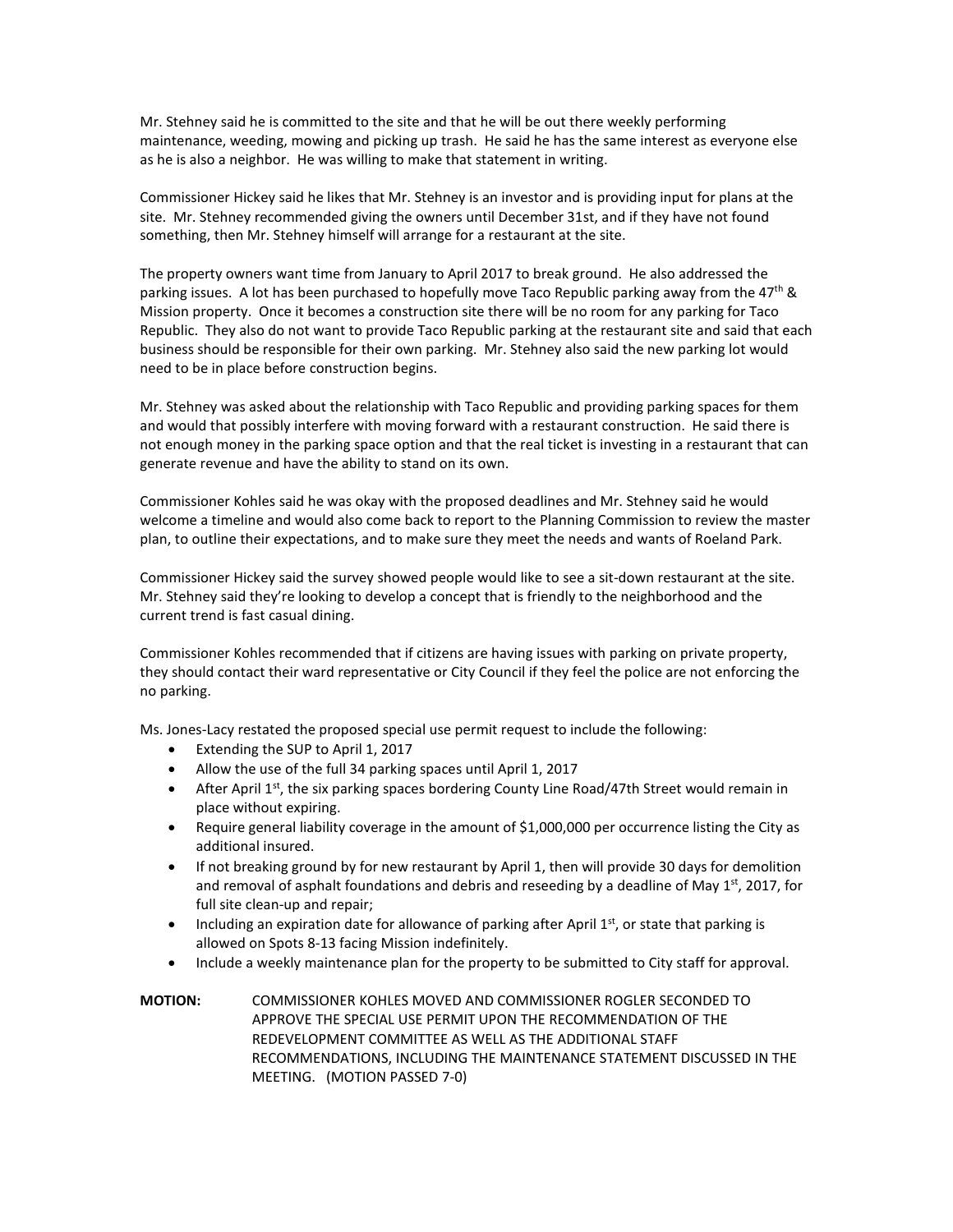#### **2. Amendment to Lot Split Code**

Chair Mohart opened the Public Hearing on the Lot Split Exception Regulations in the Chapter 16 Code.

Ms. Jones-Lacy provided a staff report. This update would allow an exception to lot split regulations. The proposed exception would allow a lot split to be done without having to acquire a survey and also without re-platting. The changes will be made to Chapter 16, Section 1423, and provides an exception under the City Code that would allow a property to sell a portion of the lot to a neighbor. The current process requires re-platting, a survey and a public hearing before the Planning Commission. A simple lot plat split can be administratively and would not require a re-plat with the proposed exception.

An issue was raised by a homeowner who wants to purchase a portion of land from an adjacent neighbor to build an accessory building, but is prohibited without re-platting by code. By approving the exception to Chapter 16, it would allow for an easier process for both residential and commercial.

Item A. The existing language on the action sheet proposed by City Attorney Shortlidge and City Administrator Moody is, "A rule exception may be granted to facilitate conveyance of lands between two adjacent platted lots under the following circumstances: the sale is to an adjacent property owner; both lots in question are platted; legal descriptions of the resulting lots are prepared; no extension or relocation of public infrastructure is required; no easements are affected or required; the transaction does not create non-conforming lots or non-conforming site improvements. Application for such rule exceptions shall be requested [inaudible] provided by the City and shall not require re-platting. Rule exceptions shall be approved by the City Commission unless it finds that the approval will not be contrary to the public interest or unnecessary improvement to the City."

#### *Public Comments:*

Kevin Neer & Theresa Neer\* 4759 Windsor. Mr. and Mrs. Neer addressed the Planning Commission stating they wish to remodel their home. They have an agreement with the adjacent property owner to purchase 15 feet of the property, but current City code said the land must be surveyed and re-platted which would double the price of the purchase of the land. They are not opposed to a survey, but the replatting is cost prohibitive.

Commissioner Kohles said he appreciated them bringing their proposal to the Planning Commission and the information they provided. He did say that he was hesitant at first, but finds the proposed exception acceptable to encourage home improvements in the City by making the process easier and will also be a benefit to improve the housing stock in the City and, therefore, supports the proposal.

Commissioner Mohart closed the public hearing.

Commissioner \* said a lot split procedure is generally considered to be a type of simple plat. He noted the language is very similar and consistent to what a lot of other cities already allow and something that Roeland Park should be doing.

Commissioner Gleason asked City Attorney Shortlidge of the filing requirements with the county for the re-platted property. Mr. Shortlidge said a legal description would be prepared, they would get a deed for the adjacent property owner and it would be filed of record.

City Administrator Moody recommended adding language to the code exception to specify that after the legal description is prepared that the deed shall be recorded upon approval.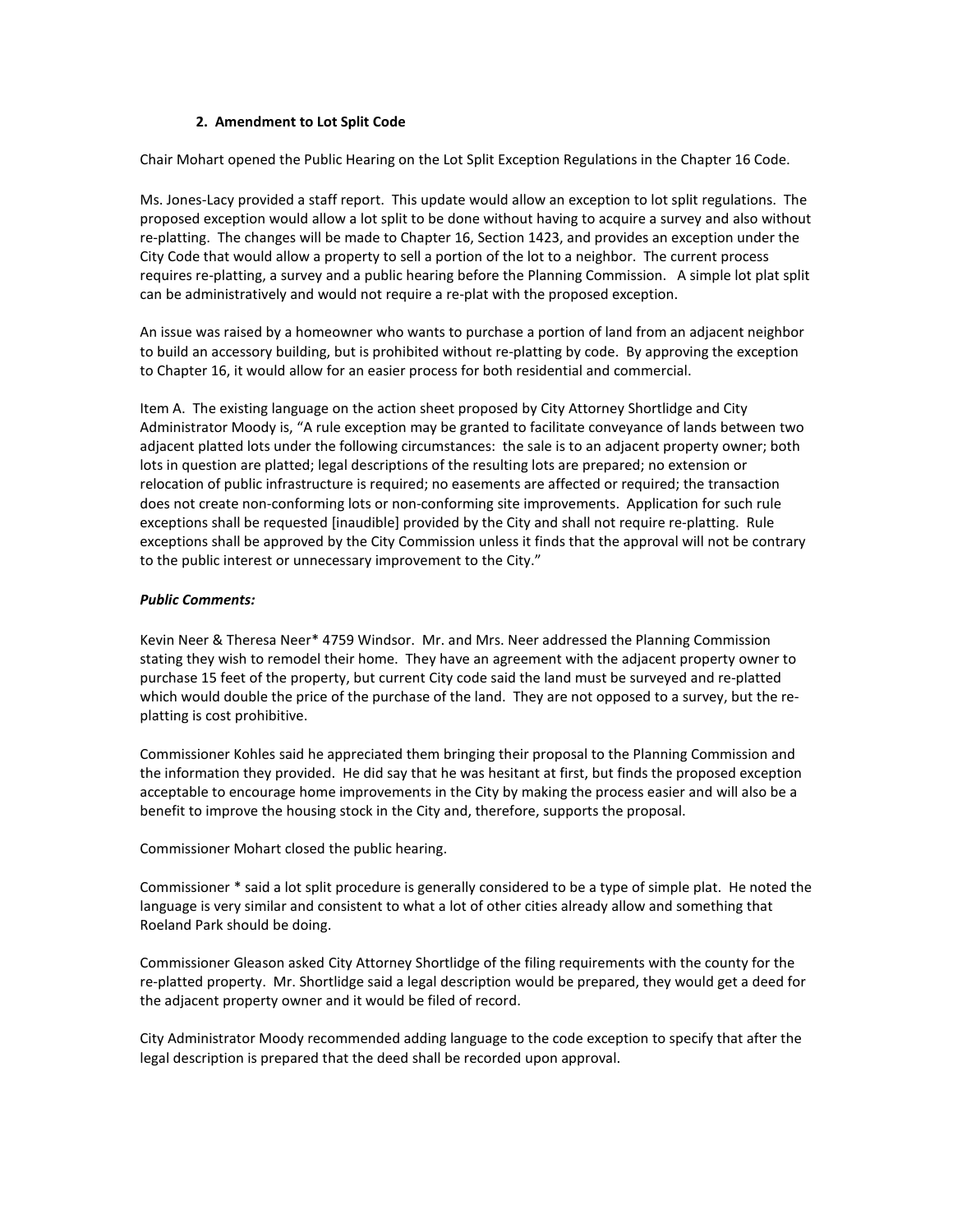City Attorney Shortlidge provided the recommended language to read, "Legal descriptions of the resulting lots are prepared and recorded with the Registrar of Deeds following approval by the City Council."

| <b>MOTION:</b> | COMMISSIONER KOHLES MOVED AND COMMISSIONER HICKEY TO RECOMMEND<br>APPROVAL OF THE AMENDMENT TO SECTION 16-1423. (MOTION PASSED 7-0)             |
|----------------|-------------------------------------------------------------------------------------------------------------------------------------------------|
| <b>MOTION:</b> | COMMISSIONER KOHLES MOVED AND COMMISSIONER GLEASON SECONDED TO<br>RESCIND THE PREVIOUS MOTION. (MOTION PASSED 7-0)                              |
| <b>MOTION:</b> | COMMISSIONER KOHLES MOVED TO RECOMMEND APPROVAL OF THE AMENDMENTS<br>TO SECTION 16-1423. INCLUDING THE EXPRESS LANGUAGE. "LEGAL DESCRIPTIONS OF |
|                | THE RESULTING LOTS ARE PREPARED AND RECORDED WITH THE REGISTRAR OF DEEDS<br>FOLLOWING APPROVAL BY THE CITY COUNCIL." (MOTION PASSED 7-0)        |

#### **IV. NEW BUSINESS**

#### **1. Nomination of Representative and Back-Up Representative to the Redevelopment Committee**

Ms. Jones-Lacy asked for a nomination for a representative and back-up member to the Redevelopment Committee. Commissioner Nielsen is currently serving on the Redevelopment Committee, but the code states there should be two Planning Commissioners. CMBR Rhoades and CMBR McNeil are the two Councilmembers currently serving on the committee, and CMBR Poppa is their back-up representative.

**MOTION:** COMMISSIONER MOHART MOVED AND COMMISSIONER GLEASON SECONDED TO RECOMMEND COMMISSIONER KYLE ROGLER AS PLANNING COMMISSION REPRESENTATIVE TO THE REDEVELOPMENT COMMITTEE; AND MARK KOHLES AS THE BACK-UP REPRESENTATIVE. (MOTION PASSED 7-0)

#### **V. DISCUSSION ITEMS**

#### **1. Commerce Bank Zoning History**

Ms. Jones-Lacy, City Administrator Moody and Commissioner Nielsen had a conversation regarding the history of the zoning of the property at the northwest corner of Johnson and Roe. The property was rezoned in 2012 from single family to Mixed-Use Development (MXD). There have been questions as to why it was done in that fashion and additional information was provided in the packet for clarification. The designation was at that time recommended by staff because the comprehensive plan had already designated the property as MXD.

At an earlier Planning Commission meeting the stipulations they wanted to see on the property as part of the approval of the MXD designation were to include:

- Low-rise planting along the street side of Roe and Johnson Drive, Consider a distinctive feature at the site to enhance a presentation of the property;
- Adequate screening with landscaping for the property and the residents nearby;
- Reconsideration of ingress/egress on Roe Boulevard; review of directional lighting on neighboring properties;
- Split in-parking configuration;
- Parking in front of building to be moved away from the entry;
- Addition of the architectural wall feature;
- Addition of the aesthetic enhancements to the entryway; south movement entry to the east.

At that Planning Commission meeting, the change was approved 4-1.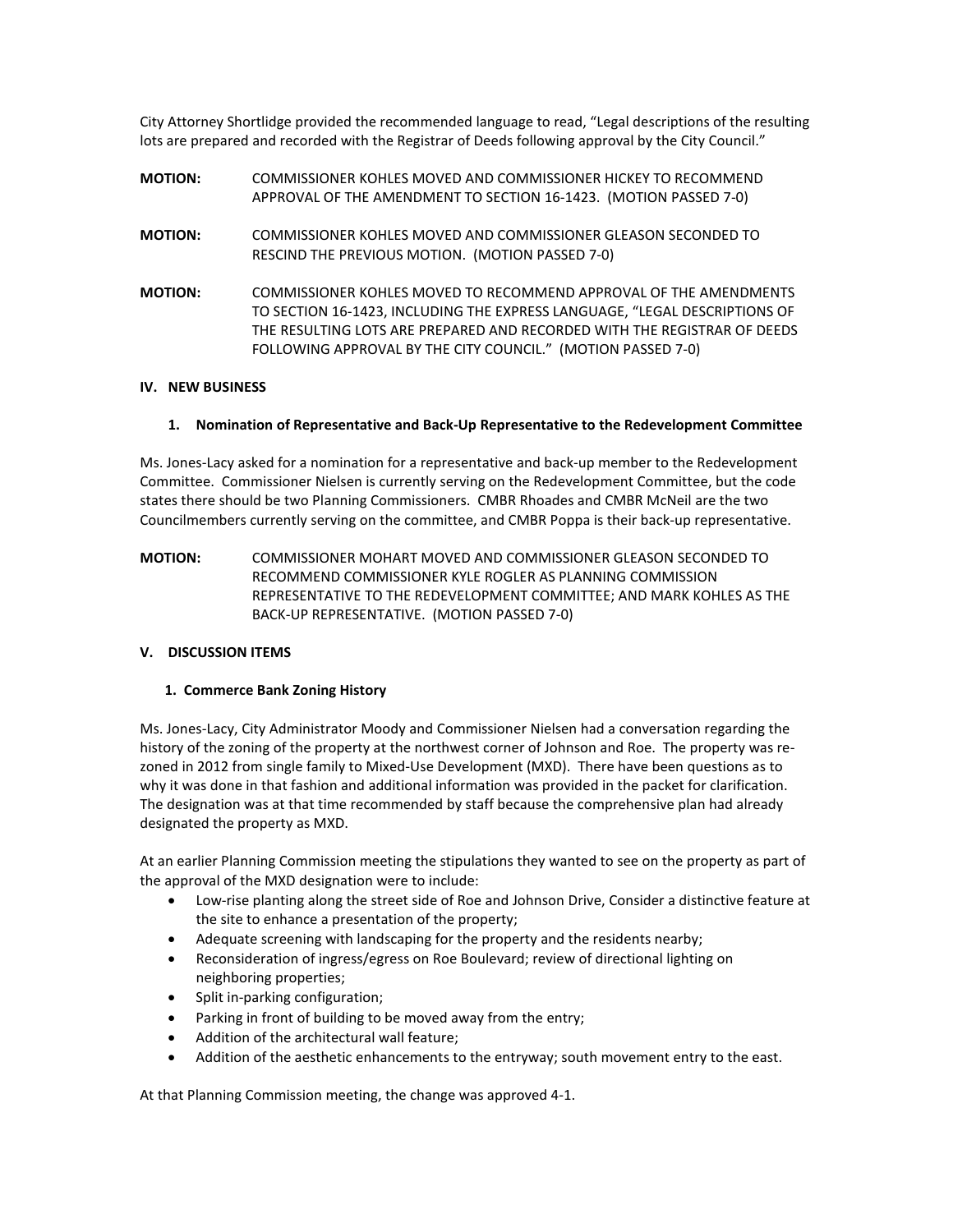Commissioner Gleason was on the Planning Commission at that time and said Commerce Bank has always wanted someone to share the site with them. The residents were fine with a low building that would not be open late at night, or that would have a lot of lighting or noise considerations.

Ms. Jones-Lacy said the configuration has changed and is scheduled to come before the Planning Commission on September 13 and staff will provide the appropriate public notification. She also provided several of the proposed illustrations. The design is similar, but the footprint is smaller and the placement of the building is slightly different from the original plan.

Ms. Jones-Lacy said City engineers reviewed the bank's request to do a left turn out of the site onto Roe, which has been approved.

City Administrator Moody said it is now a full access intersection, but you can only go right out on Johnson Drive as there is a raised median. You can still enter and exit from both directions off of Roe.

The zoning regulations will need to be amended to allow for the proposed micro hospital. City Administrator Moody said that with the mixed-use zoning you can establish what is specifically permitted on the property. In discussing the zoning options with the property owner, it was decided to remain an MXD property would be a more savory approach than rezoning the property to CP-2 as some of the uses allowed in that designation would raise the eyebrows of neighbors such as fast food and convenience stores, option under mixed use that are not currently permitted.

City Administrator Moody identified the proposed hospital as a Level 4 trauma center and that deal with lacerations, broken bones, and stabilizing of the patient, who would then be transported to a full facility. It is anticipated that this facility would be used more for people driving themselves and would not be transported in by ambulance.

Ms. Jones-Lacy said there is a requirement of notice to all neighbors within 200 feet of the property to be notified of the public hearing on September  $13<sup>th</sup>$ . Staff will also place a sign at the property that there is a public hearing on this particular issue. They will also put a banner ad on the website and do a NotifyJoCo announcement.

The development attorney for Commerce Bank said they wanted to orchestrate a public meeting to answer any questions or objections prior to the public hearing. Ms. Jones-Lacy will also notify the Commissioners when Commerce Bank plans to hold this meeting.

Commissioner Nielsen everyone should be looking at what MXD means to Roeland Park and what are the characteristics that are most important to the Planning Commission and try to have that conversation.

#### **VI. OTHER MATTERS BEFORE THE PLANNING COMMISSION/FUTURE ITEMS**

#### **1. Comprehensive Plan Discussions – Rosedale and Westwood Discussions**

Ms. Jones-Lacy said that at the last Planning Commission meeting they talked about the annual review of comprehensive plan and discussion has been moved to the August meeting. She also said there is a coordinated effort by Kansas City, Kansas, specifically the Rosedale area, and the City of Westwood to coordinate their comprehensive plans centering on different districts such as the university/hospital districts at 39<sup>th</sup> Street and the 47<sup>th</sup> Street corridor.

#### **2. Discussion on redevelopment process**